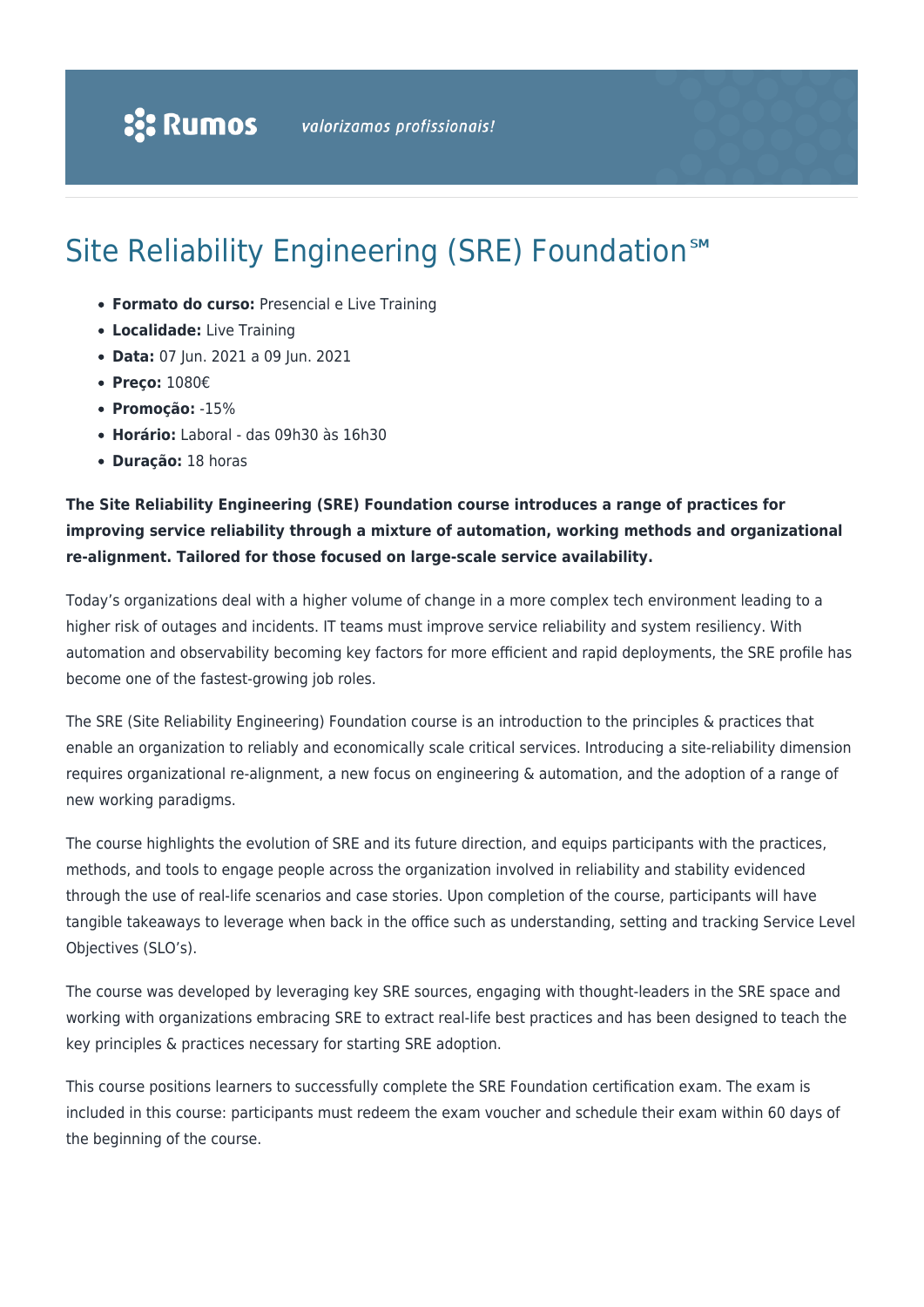#### **Included:**

- Eighteen (18) hours of instructor-led training and exercise facilitation
- Learner Manual (excellent post-class reference) including:
	- Course slideware
	- Value Added Resources
	- Glossary
- Participation in exercises and discussions designed to apply concepts
- Case stories
- Access to additional sources of information and communities
- Exam Voucher

### **Certification Exam**

Web-based, open book examination, consisting of 40 multiple-choice questions with a 60 minute duration. Successful passing (65% score) leads to the SRE (Site Reliability Engineering) Foundation certificate. The certification is governed and maintained by the DevOps Institute.

### **Benefits for Individuals**

- Improved work balance with ring-fenced time for improvement
- Less stressful on-call experiences and a reduction in overall call-out volumes
- Broader skills-based capabilities that leverage the latest in automation
- Improvement in workplace culture
- Opportunities for "shifting left" and helping to ensure development teams deliver more reliable services

### **Benefits for Organizations**

- Enhanced stability and reliability of services
- Better understanding of how production services work
- Increased balance between technical investment in reliability and customer experience
- Greater appreciation of the operational impact of services in development teams
- Improvements in staff morale and retention



## Destinatários

The target audience for the SRE Foundation course are professionals including: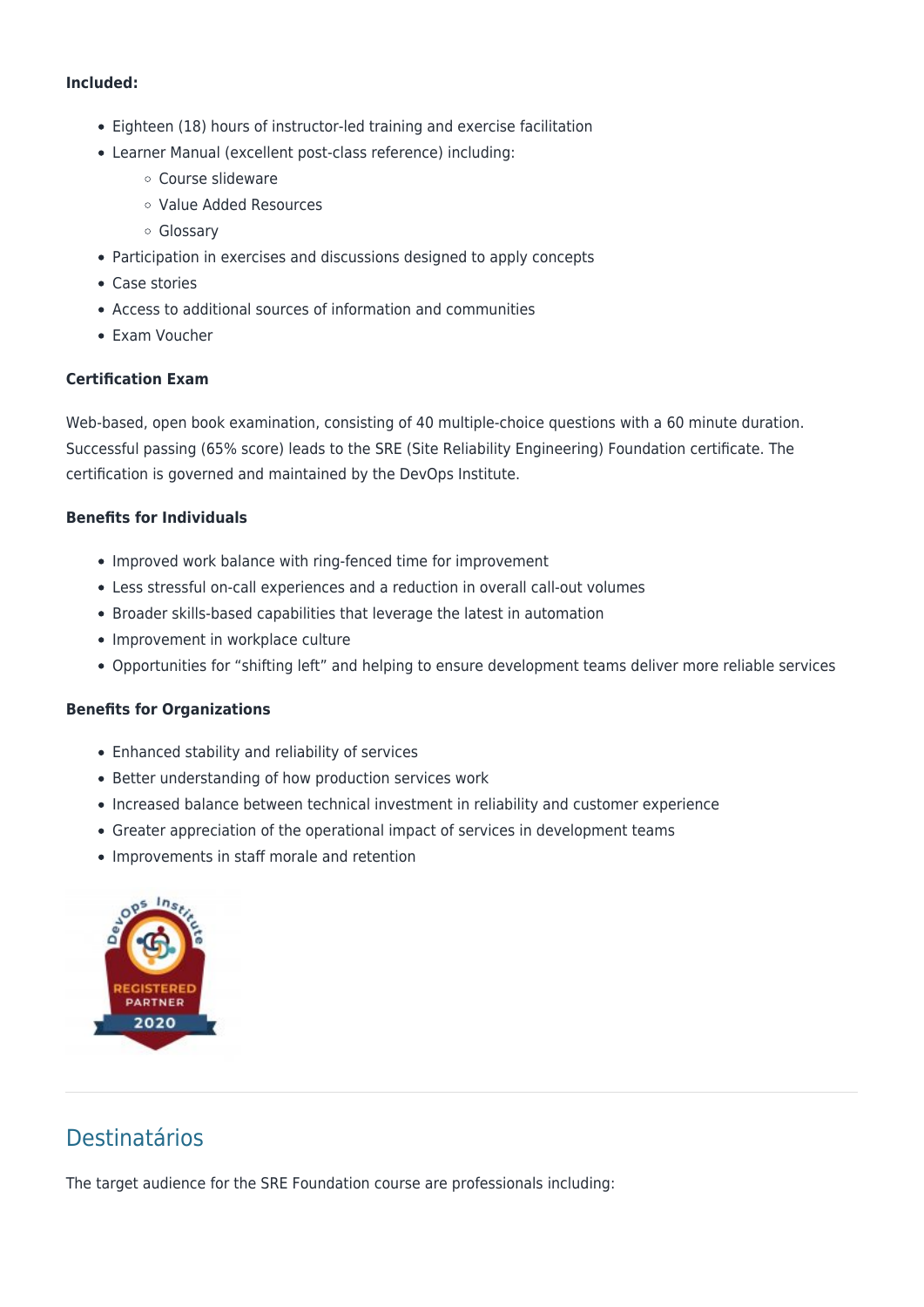- Anyone starting or leading a move towards increased reliability
- Anyone interested in modern IT leadership and organizational change approaches
- Business Managers
- Business Stakeholders
- Change Agents
- Consultants
- DevOps Practitioners
- IT Directors
- IT Managers
- IT Team Leaders
- Product Owners
- Scrum Masters
- Software Engineers
- Site Reliability Engineers
- System Integrators
- Tool Providers

## Pré-requisitos

An understanding and knowledge of common DevOps terminology and concepts and related work experience are recommended**.**

### **Objectivos**

The learning objectives for the SRE Foundation course include a practical understanding of:

- The history of SRE and its emergence at Google
- The inter-relationship of SRE with DevOps and other popular frameworks
- The underlying principles behind SRE
- Service Level Objectives (SLO's) and their user focus
- Service Level Indicators (SLI's) and the modern monitoring landscape
- Error budgets and the associated error budget policies
- Toil and its effect on an organization's productivity
- Some practical steps that can help to eliminate toil
- Observability as something to indicate the health of a service
- SRE tools, automation techniques and the importance of security
- Anti-fragility, our approach to failure and failure testing
- The organizational impact that introducing SRE brings